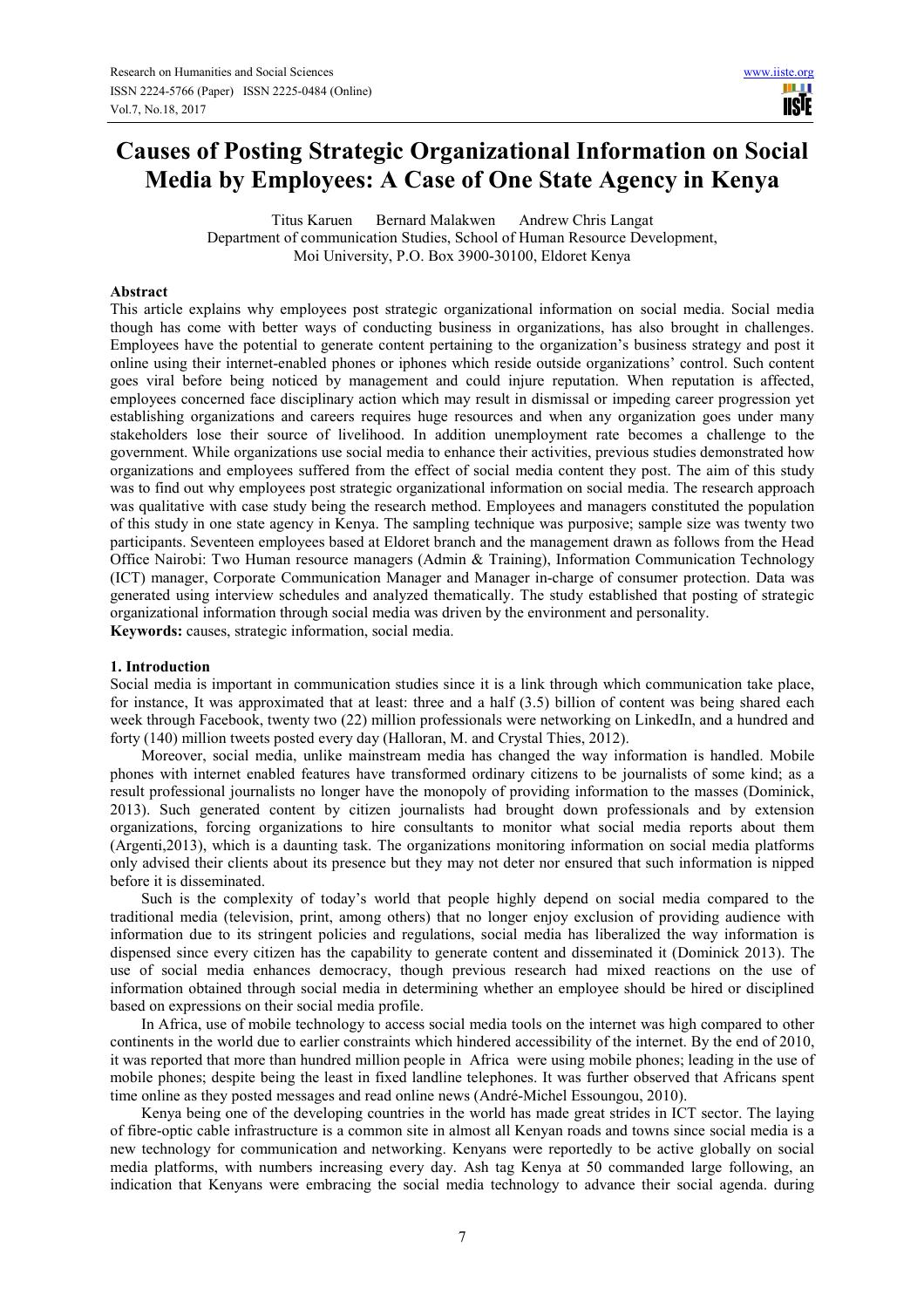Wastegate attack, Kenyans demonstrated their solidarity with the victims by coming up with an ash tag where they coordinated all kinds of assistance necessary for the people affected and also support services like the security agencies who needed food stuffs

(http://www.hapakenya.com/2014/10/13/number-of-social-media-users-in-kenya/).

Organizations embrace use of social media slowly, due to challenges which include: internal challenges (economic, resource-related and attitudinal challenges) and external challenges (company reputation, legal issues and technical or system challenges) (Parveen, Farzana, (2012) &Kuikka, Meri and Äkkinen, Miia 2011). These challenges therefore demand organizations to proceed systematically when implementing social media. "We believe that even if social media tools are in expensive or free, how they are used by the organization need careful planning, and that employees need clear guidelines on what the expectations of the organization were regarding social media use" (ibdi).

Nonetheless, there was a pressing need for leaders and management in organizations to embrace social media since the business environment demands that organizations put policies in place to guide use of social media as a way of adjusting to the new technology ( Rasha Proctor 2011) by training managers and employees on how to respond to clients in an effective way, e.g. handling customer's questions and inquiries in a timely manner (http://www.rashaproctor.com/2011/03/social-media-impact-on-organizations-structure-).

Considering the aforementioned, researchers had focused their studies on the challenges that impeded effective use of social media, since it appears that they had skewed their focus on media relations (Briones, et al, 2011; Eyrich, et al, 2008; Steyn, et al, 2010; Waters,et al,. 2010; 2011 Curtis, et al, 2010; Smith, 2010; DiStaso, et al, 2011; Sweetser& Kelleher, 2011; Taylor & Kent, 2010).

Yet according to Larsson (2009) "the new media are the most outstanding, common, and important channel for interest groups to get their messages out and influence their surroundings." While establishing relationships with journalists and telling organizations' stories in the media, is only one way to establish reputation and build awareness, media relations remained an integral part of any public relations program" This implied that management in organizations were concerned with use of social media for external publics.

This could be achieved when organizations facilitated the use of social media rather than controlling (Osch, et al., 2015). Social media required "social know-how as well as technical expertise." Putting information archives with the hope that everyone in need of finds it does not work; instead organizations should have a means of informing the employees about the existence of such information and its importance (Kimball &Rheingold 2000) and eventually allowing employees the freedom to use social media techniques which would create trust and fosters a more collaborative environment (Walton 2013).

There was no doubt that organizations had considered the aforementioned approach, but why was it that organizations were still reeling from the effects of posting strategic information on social media? To answer this question, there was need to find out what cause employees to post strategic organizational information on social media.

## **2. Statement of the problem**

The use of social media is inevitable. Organizations used it to advertise their products and services in order to maximize their sales and existence in a competitive environment. It could also be used to influence opinion; hence it is impossible to ignore the role of social media in the world of today. Use of social media enhanced visibility and democratization hence, encouraging the philosophy of openness (Taylor & Francis 2012, 20th Sept., Kimball & Rheingold 2000, Diga and Kelleher (2009), Freberget. al., 2011).

However, according to studies done in 2009, 8% of companies had terminated employees due to the way they generated and shared company strategic information over social media. In 2012, more than 320 published social media cases implicated employees. These figures could be higher since most people in the world have internet enabled mobile phones presently (http://twitter.com/armano).

Social media unlike mainstream media are not controlled by organizations, as such they present challenges in the way they are managed. However, the use of social media is trendy, that no organization could ignore its use and construction of too strict media policy would place organizations at competitive disadvantage. This was the dilemma organizations find themselves in (Walton, 2013).

 In Kenya, social media and the internet have been blamed for facilitating radicalization where youth are recruited into criminal groups. Irene Ndungu, an ISS researcher on transnational threats and International Crime states that, "What is evident is that extremist groups systematically and intentionally use the Internet and social media to spread their propaganda," (http://www.standardmedia.co.ke/article/2000168474/terrorist-groupsrecruiting-kenyan-youth-through-social-media/).

Kenyans no longer search for any information instead friends and followers push such information to others through social media and the way they present to them may not be professional or ethical. Kinyamu (2012, 6th Dec) states that "This growth of social media in business and communication in Kenya presents an opportunity as well as a serious risk to your business, whether or not you are active doing the right thing on social media the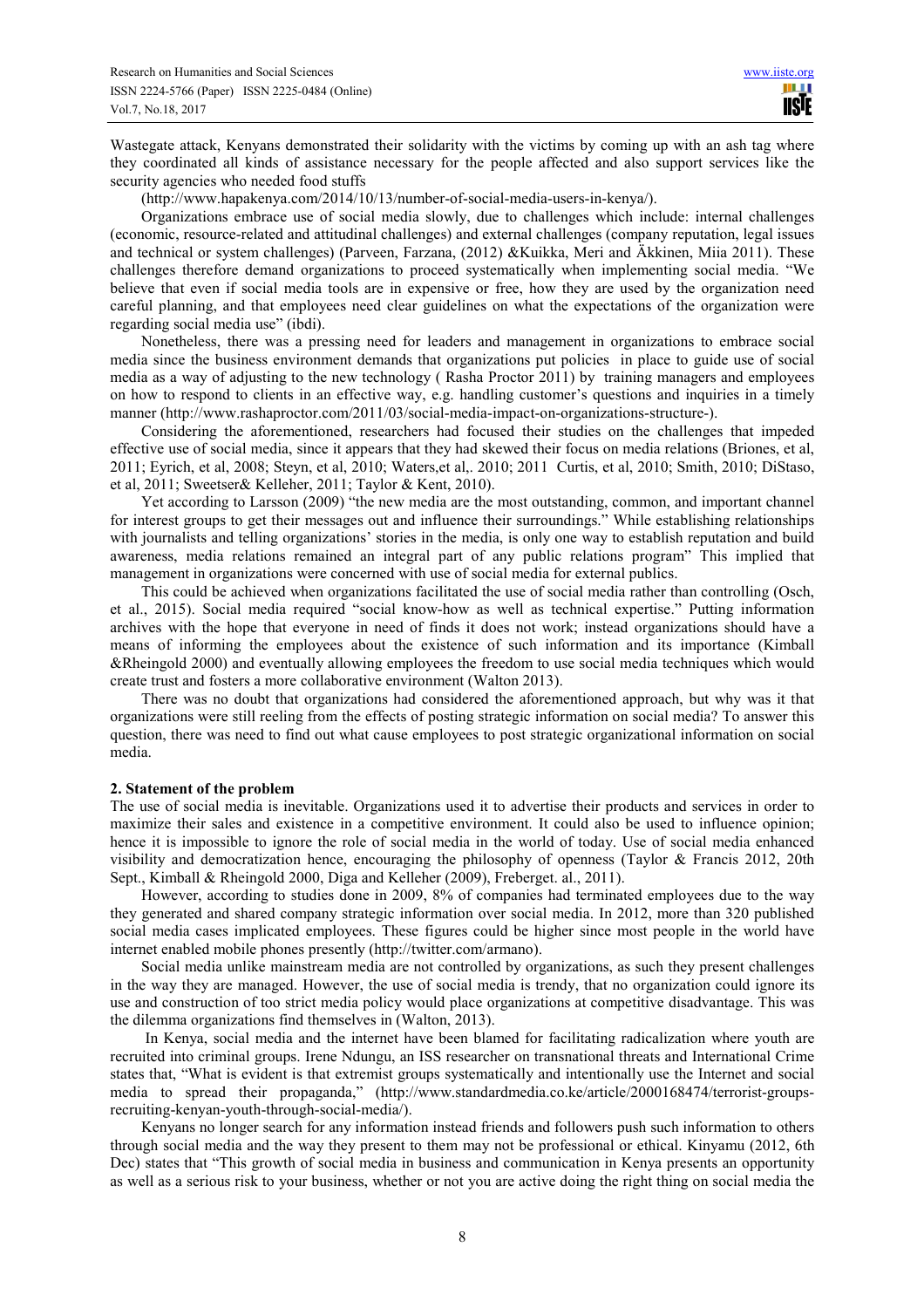conversation goes on with or without you!

Currently there were many Kenyans who had been taken to court for posting messages on social media, for instance, according to Wafula, (2016,April, 11th) http://citizentv.co.ke/news/man0ordered-to-pay) a person was ordered to pay an MP ksh:5 million for defaming him on facebook. This study therefore investigated why employees post strategic organizational information on social media; in particular their motives, effects and regulations.

# **3. Causes of sharing information on social media**

According to Nuxoll (2006) as cited by Matikainen (2015) peoples' intentions of producing content on social media was linked to self-expression, sharing, communication and collaboration. In addition Huberman, Romero and Wu (2008: as cited by Matikainen 2015) introduced an attention as an aspect of what made people to produce content. This was debatable since people were driven by different motives to produce more depending on intention of their actions. Video production for instance could be motivated by economic aspects of increasing sales-market demand.

In Africa for instance people were encouraged to use social media by their needs. The Guardian Newspaper of Friday, June 2011, carried a story by Marieme Jamme –Co Founder for Africa Gathering, that Africa's new generation were using social media to push for change e.g. change of regimes for instance in Egypt in 2011. For some time Africa had been misrepresented by those who tell their story, but social media had changed this narrative through user- generated content capabilities, hence enhancing its image. In the absence of internet access students used social media for both academic and social issues in Africa (Matto, G. 2015).

In Kenya one of the driving motives of using social media was profitability, where organizations engaged customers online to increase sales. This was demonstrated when Airtel Kenya was awarded last year (2015, 29 July ) by Social bakers, a global social media analytics firm for outstanding performance in serving customers online. Below is an excerpt from the CEO.

Our success in social media is driven by the value we place on customer satisfaction. With the growth in digital technology there is more and more conversation in social networks. The evolution of social media is truly an excellent tool to create a community where we can engage our customers to improve customer satisfaction, loyalty and value. It's great that we already have an efficient dialogue with our customers," said Airtel Kenya CEO Adil El Youssefi.http://www.socialbakers.com/resources/client-stories/

## **3.1 Strategic organizational information**

Strategic information was any information that an organization had classified accordingly whose release would cause exceptionally grave damage to the institution. For example Unites States of America has the following categories which depend on the levels of supposed damage to the national security:

**Top Secret**; information whose release would cause "serious damage" is classified secret**; Confidential** is the lowest category of classified information currently in use. **Restricted** is an obsolete category that was discontinued in 1953 (http://thefederalist.com).

Organizations classify information for purposes of security of their customers and profitability. This was because of political pressure in the world, for instance the Middle East uprising and advancement in information technology. According to Fowler (2003, Feb. 28) information technology like the use of internet was being targeted by terrorists to cripple economies, hence professionals warned that any transaction carried out over the internet without appropriate protection put consumers and company information at risk for fraud and theft (http://www.opengroup.org/jericho/COA\_info...tionclassification\_v1.0.pd).

It was therefore the responsibility of every employee in organizations to ensure that classified information was protected by observing policies governing classified information. Schlichter, (2016, Jan. 25) cites 18 United States Code Section 1924 reads:

(a) Whoever, being an officer, employee, contractor, or consultant of the United States, and, by virtue of his office, employment, position, or contract, becomes possessed of documents or materials containing classified information of the United States, knowingly removes such documents or materials without authority and with the intent to retain such documents or materials at an unauthorized location shall be fined under this title or imprisoned for not more than one year, or both.

(b) For purposes of this section, the provision of documents and materials to the Congress shall not constitute an offense under subsection (a).

(c) In this section, the term 'classified information of the United States' means information originated, owned, or possessed by the United States Government concerning the national defense or foreign relations of the United States that has been determined pursuant to law or Executive order to require protection against unauthorized disclosure in the interests of national security.

Unfortunately it was alleged that Hillary Clinton flouted this clause by virtue of her privileged position and she could be guilty of violating this section (Schlichter, 2016, Jan., 25th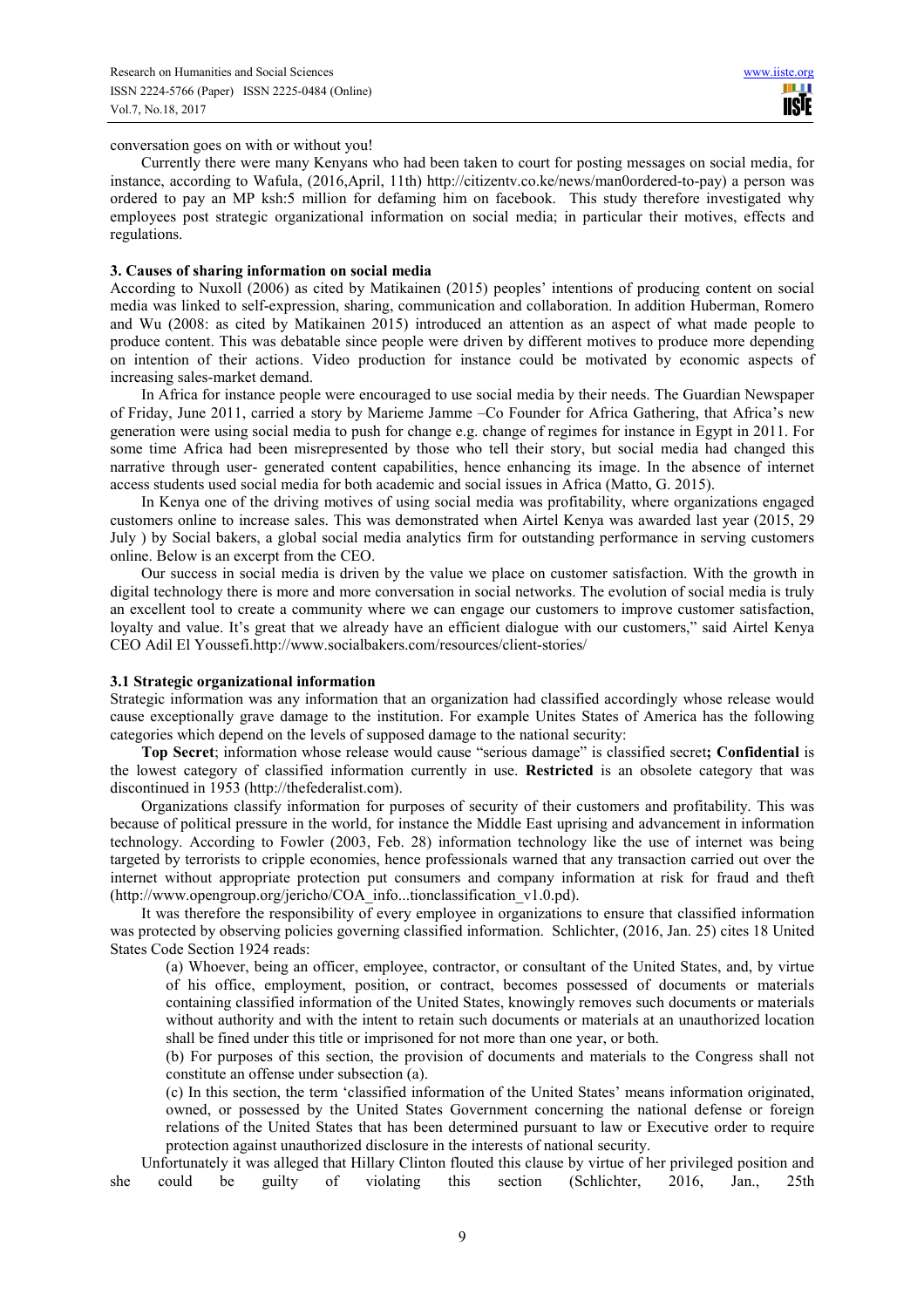http://thefederalist.com/2016/01/25/how-hillary-got-classified-information-onto-her-private-email/).

Strategic information was a lifeline for organizations that should be protected in order for them to continue discharging their mandate. With the sophisticated world of Information Communication Technology, it may be a delegate act to navigate in such environment without divulging such information. Therefore in this study I was interested in finding out if the employees were aware of what constituted strategic organizational information. The findings of this study indicated that employees perceive strategic information differently. There were those that said strategic organizational information was the preserve of the management and no time they could come into contact with it, while some said commonsense could help them tell what strategic information was. Therefore participants perceive strategic information differently.

## **4. Methodology**

This research study was guided by qualitative research approach which is concerned with natural search for meaning which is subjective in the way participants interpret phenomenon under study (Jwan & Ong'ondo 2011) and procedures that give in-depth understanding of a subject under study but not general observations (Mugenda 2013). Hence it's an approach which explores human behavior where the researcher is significant to all (Lichman 2006, Kumar, 2011).

Considering the aforementioned this study adopted qualitative approach to explore the aim of the study, which was to find what cause employees to post strategic organizational information on social media. Therefore this aim was achieved through probes and prompts as a way of obtaining in-depth information from participants. Moreover, qualitative approach is concerned with non-numerical data and finally the concern for the relevant research method.

This study used case study method which is "an intensive, descriptive and holistic analysis of single entity: the bounded case aimed at studying a single entity in-depth in order to gain insight into larger case. It is descriptive rather than predict a phenomenon. Smaller samples apply for an in-depth analysis (Oso and Onen, 2011). It is commonly used with qualitative approach, but it may also be used in quantitative research approach as well, (Kumar, 2011, Gilham, 2000). According to Yin, (2003), 'case studies are the preferred strategy when "how" or "why" questions are being posed, when the investigator has little control over events, and when the focus is on a contemporary phenomenon within some real-life context. In addition, the researchers collect detailed information using a variety of data collection procedures over a sustained period of time (Creswell, (2009).

It is a very useful design when exploring an area where little is known or where you want to have a holistic understanding of the situation, phenomenon, episode, site, group or community. This design is of immense relevance when the focus of a study is on extensively exploring and understanding rather than confirming and quantifying. It provides an overview and in-depth understanding of a case(s), process and interactional dynamics within a unit of study but cannot claim to make any generalizations to a population beyond cases similar to the one studied (Kumar, 2011).

The boundedness of the case therefore, was limited to the research site, that the study examined why employees post strategic organizational information on social media; my argument was that I was concerned with understanding the case under study, but not generalizations. Kumar (2011) states that "a case study design is based upon the assumption that the case being studied is typical of cases of a certain type and therefore a single case can provide insight into the events and situations prevalent in a group from where the case has been drawn"

The use of case study in this study therefore was informed by the need to explore the phenomenon of the study where little was known about it and there was need to have holistic understanding, moreover the study was also concerned with understanding rather than confirming and quantifying the findings of the study.

The research site is one of the state agency in Kenya established through an act of parliament with branches located in various parts of the country with the: regulation and oversight of aviation safety & security, economic regulation of air services and development of civil aviation, provision of Air Navigation services and Training of Aviation personnel.

In research generating data from the entire population on a given phenomenon was encouraged. However, due to constraints of resources, it was not possible. The study utilized qualitative research approach where units were selected; in this case employees and the management of the organization. Each participant generated many pages of data leading to long period of time analyzing them, hence the need for few participants (Mugenda, 2013).

In qualitative research, non-probability samples are utilized. This is because a researcher's aim is thorough investigations of the respondents' way of perceiving, view point and interpretation of phenomenon under investigation rather than generalization.

In qualitative research, issues related to defining the overall populations are generally treated as part of purposive sampling, which inherently requires an explicit definition of the kinds of data sources that are of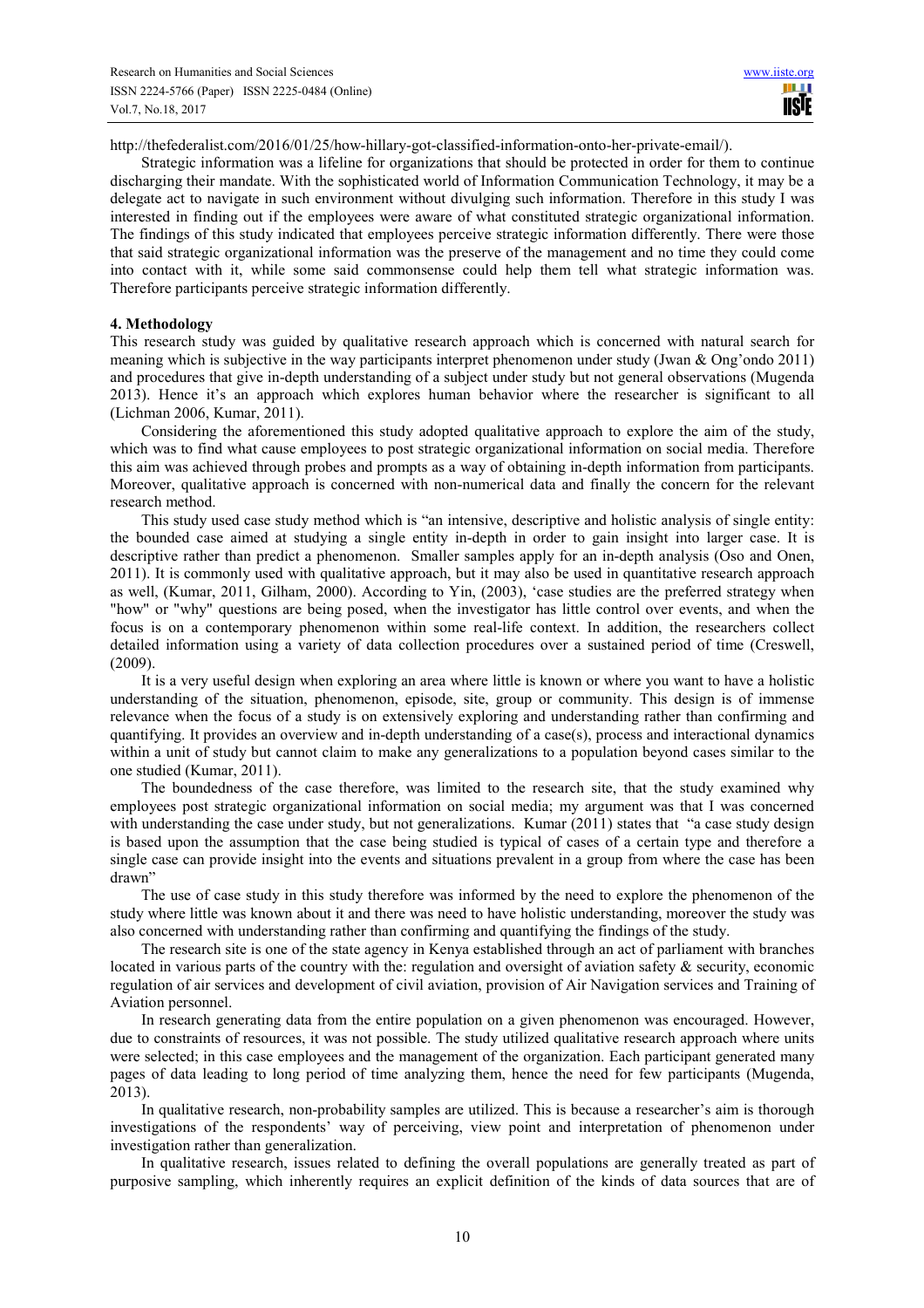interest. In essence, determining which data sources met the goal of purposive sampling for a qualitative study is equivalent to defining a set of eligibility requirements for the population (i.e., creating a sampling frame). Hence, the concept of purposive sampling falls within the broad process of defining the population of potential data sources (Given, 2008).

This study therefore used purposive sampling technique which gave me the opportunity to select respondents that provided information with regard to the questions of the study. Respondents were handpicked based on their accessibility and how they were considered to be informative or had the required characteristics and in this case educational level and management positions which added value to the study (Mugenda, 2013).

In this study, I had targeted thirty four participants, but during the actual interview twenty two participants drawn from various dockets within the organization whose functions are shaped by the use of social media took part in the study. The managers for human capital for instance makes use of social media when hiring employees and also disciplines them when they don't adhere to ethical considerations as prescribed in the human resource manuals. The manager Information communication technology, similarly prescribe guidelines on how to use ICT resources in the organization, and employees based at Eldoret Station who were the beneficiary of the study. Media relations manager is charged with ensuring that information getting outside the organization enhances its image and comments posted on social media are major concern to the department and consumer Unit protection concerned with their job security.

This research study used interviews (semi-structured) as data generating technique. According to Gillham (2000), interviews are used to generate information when: the number of participants is small, accessible, and key, questions are 'open' and when the phenomenon under investigation is sensitive.

 It was a one on one verbal communication in which I engaged participants who responded to the research questions. This approach was aimed at obtaining information that could not be directly observed or difficult to note down for instance observation of the non-verbal cues.

This technique therefore allowed me to obtain information from respondents that could not be observed directly(Oso and Onen 2011).Interviews aim at giving information relevant to informants attitudes, thoughts or reasons for a given a behavior such that during the interview participants shared views relating to the study which gave more insight in to it (Jwan & On'ondo 2011).

The use of interviews in this study alone was informed by the nature of information I sought from the participants. It was not possible to use other methods due to time resource. Kumar (2011) states that "though you can use a single method, the use of multiple methods to collect data is an important aspect of a case study, namely in-depth interviewing, obtaining information from secondary records, gathering data through observations, collecting information through focus groups and group interviews, etc. However, it is important that at the time of analysis you continue to consider the case as a single entity"

This was the most challenging process of this study since different scholars approached this part of the research differently. Gilham (2000) states that "there is no single way in which a research report can be made; and you are likely to use several of them" According to Jwan & Ong'ondo (2011), data analysis in qualitative research is a "systematic process of transcribing, collating, editing, coding and reporting the data in a manner that makes it sensible and accessible to the reader and the researcher for purposes of interpretation and discussion" (ibid). This study adopted the latter approach in the process of analyzing data thematically where after data transcription, data was cleaned and similar chunk of data were assigned codes, then similar codes were put together to form categories and similar categories formed themes (Jwan &Ong'ondo 2011; Mugenda, 2013).

# **5. Findings**

This study found out the following:

## **5.1 Social media in the organization**

Social media exist in two categories, closed forum and open forum. However, there was no direction on how social media was to be utilized in the organization. Therefore some participants perceived it has a spying tool for the management, while others said they understood it to mean they should be keen on how to utilize it by using common senses.

However, according to the management, the organization had an official website where information about it was found. There were icons for mail, facebook, and twitter intended for receiving feedback from external clients while the mail was used as an official platform. In addition, the management had its own whatsApp which was outside the organization's website where they exchanged information relating to management. But some sections were not aware of this situation for there was no official communication to the effect.

## **5.2 Awareness of strategic organizational information**

The employees were aware of strategic organizational information through common senses, however, some said they knew what constituted strategic organizational information to be departmental information. Some participants said they didn't expect to come into contact with strategic information since it was meant for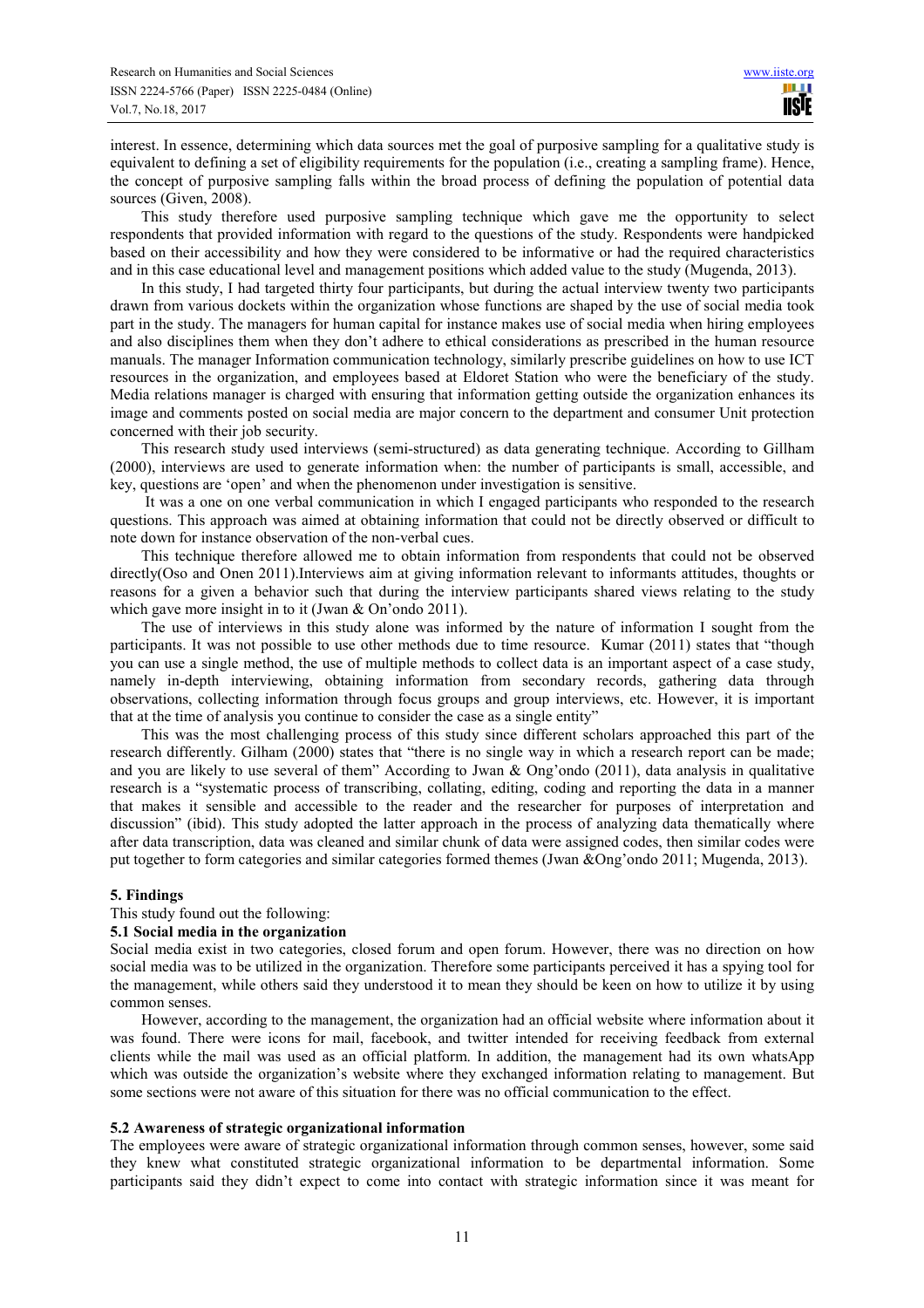management, while some said it was based in some departments. Strategic information was to be confidential information by three participants while others said to be operational information which may include documents of operational nature within the organization. Information on security was cited by majority of the participants to be strategic information which include the security of the country the head of state, very important people in the society (VIPs) and system security.

# **5.3 Privileged information**

Strategic information was such information as stipulated in the official secret act (1968), which employees were being introduced to during orientation. Also it was any information outside policy which should not be shared through social media. Hence the management expected employees to adhere to rules governing strategic information since they were given upon joining the organization. However, there was no distinction between information that was strategic and non-strategic information.

# **6. Causes of posting strategic organizational information on social media**

## **6.1 Information**

Information causes posting of strategic information on social media. According to the participants, people had audience (followers) on social media that they want to address depending on their nature of information. The use of social media according to one participant was fun, also through social media people get to encourage one another. Moreover, the need for knowledge on a given subject or warning or seeking clarity made employees to post strategic information on social media. Some issues may not be clear according to some participants, hence there was need to seek clarity of the same and feedback as a way of helping others and in the process strategic information was posted unconsciously.

Employees post strategic organizational information when other channels of communication were restricted, yet the right to access information was one of the fundamental rights provided for in the Kenyan constitution (2010). When new or interesting information was encountered by employees they would share it. Also technological culture advanced by internet connectivity and gadgets enabled with certain features motivated the employees to explore them.

# **6.2 Personality**

Personality was cited as the driving force behind employees posting strategic organizational information, for instance two participants said habit was one of the reasons that make people to post organizational information on social media. In addition, technological advancement has made gadgets like the phone to have features that encourage people to stay on their internet enabled phones online for too long. Moreover, employees post strategic information on social media as a way of branding themselves, particularly where the concerned person feels has achieved something unique in the society. Hence people compete for attention through posting of information which they think could be 'juicy' and in that process they disclose strategic information.

When people have grievances they post strategic information in the process of highlighting them In addition, ignorance also played a role in posting strategic information when the person lacked the requisite knowledge.

# **6.3 Technological Ignorance**

Ignorance played a role in the posting of strategic information, according to a few participants. They said not all people knew how to operate some gadgets, in addition, they may not be aware of the existing policies in place governing use of social media or they may not be aware of the difference between open and closed forum.

# **6.4 Management style**

When certain styles of leadership were applied in organizations employees struggle to fit into such environment, and as they do so they find themselves posting issues. Almost half of the participants said this, like lack of promotions, or other issues related to leadership. These could stress the employees who eventually take to social media as a way of ventilating. Therefore when management does not meet the expectations of the employees they were informed through social media as a way of critiquing or correcting in order to improve the situation, though two participants said that in any society there are people who were malicious and may be out to taint the image of their organizations.

## **6.5 Portability/accessibility of the media**

The new media provided freedom of expression, unlike sites within the organizations that are restricted. Most participants said this was the reason employees found themselves posting strategic organizational information through social media. Freedom of expression was a right that people exercise as provided for in the constitution (2010), though these rights according to one participant were limited. In addition Judgment of content before posting was based on individual's perception.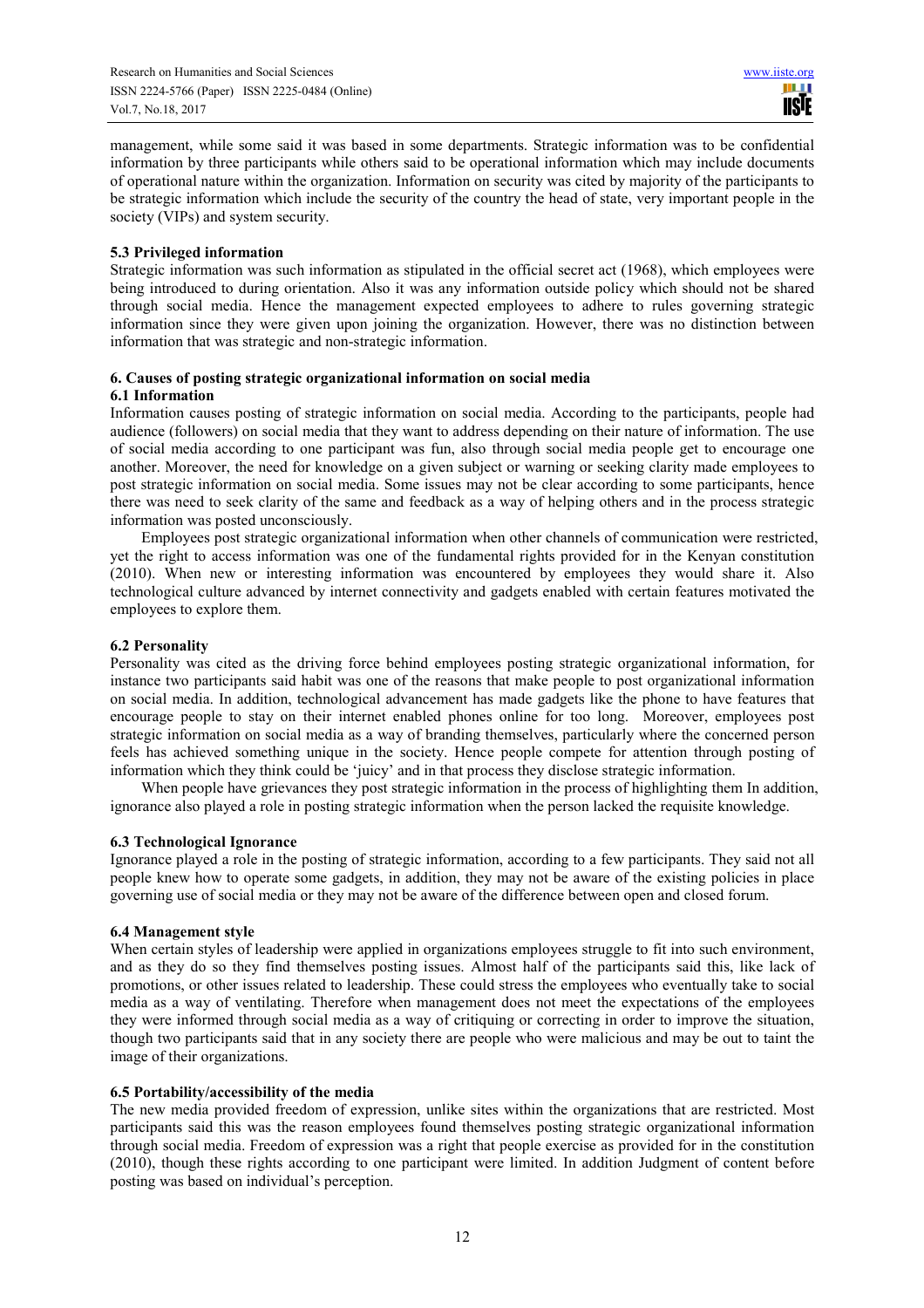# **7. DISCUSSIONS**

Social media was used in the organization where employees were provided platform on the website to share fair comments. Though this was the case, there was no official communication on how to make use of the facility. Social media being a new phenomenon, organizations were at the initial stages where they grapple with challenges relating to implementation. A number of scholars shared this observation and they classified these challenges as: internal challenges (economic, resource-related and attitudinal challenges) and external challenges (company reputation, legal issues and technical or system challenges) (Parveen, Farzana, (2012) &Kuikka, Meri and Äkkinen, Miia 2011). Yet employees had portable smart phones which they could post anything that could damage the reputation of the organization. The organization may put measures in platforms within the organization, but employees were not limited by the organizations facilities. The way forward was to facilitate employees on how to conduct themselves on social media world. Osch, et al., (2015), was of the similar view that organizations facilitate the use of social media rather than controlling. Social media required "social knowhow as well as technical expertise" Eventually allowing employees the freedom to use social media techniques which would create trust and fosters a more collaborative environment (Walton 2013).

Organizations in Kenya relied on mother-ministries for policies, regulations or any statutory law, and therefore this non-committal approach by the organization on guidance relating to social media might be informed by lack of laws governing use of social media in the country. Tomno (2012), shares this view that there were no laws governing use of social media in Kenya, save for International legal framework based on the UN declaration and its various supplementary codes and conventions, as well as for Africa. Social media was not given the seriousness it deserved, yet of late we have seen people taken to court of law based on what they post on their social media walls; an observation shared by Basha (2013), who said "social networking platforms are often referred to by lawyers as 'cowboy country,' because they seem to operate outside of normal social laws and rules" (p. 51). Organizations use other policies for instance the official secret act (1968) which had provisions domesticated in their human resource manuals and the public officer ethics act (revised 2013) as a way of managing social media.

While social media is trending, organizations are ill prepared to utilize it effectively. Social media policies remains a challenge and it appears there's a an assumption that other policies can be applied like the official secret act (1968) which has provisions domesticated in their human resource manuals and the public officer ethics act (revised 2013) as a way of managing social media. According to Barton (2014, July), organizations should have the right guiding principle tools and strategies that can create a highly effective internal communication program and engage employees in the organization's success. In addition, Argenti & Druckenmiller (2004) advices that reputation is an outcome of interactions between stakeholders and the organization over time. Interaction over social media will determine the kind of reputation the organization's constituents will have about the organization. Therefore, there's need for organizations to prepare adequately in order for them to benefit from the new technology http://www.mckinsey.com/industries/high-tech/ourinsights/six-social-media-skills-every-leader-needs (A Quarterly Article February 2013).

There was also lack of coordination on use of social media in organizations. Departments make assumptions that sensitization on use of social media had been carried out by certain departments in the organization. This was true for mainstream media but social media outside the organization's website may be a problem controlling. Knowledge sharing was a key factor in organizational existence (Gaal et al., 2008). For this to succeed all the parties in organizations have to corporate and share the right skills (Mohannak – Hutchings 2007). Otherwise individuals might reticent use of social media because they may not appreciate the power of it or be concerned with security or reliability.

Based on the aforementioned, if the situation persists for long, then organizations and professionals will be affected negatively worsening the unemployment rate in the country further resulting in high rate of crime since there will be idle skilled people who cannot make ends meet. The use of social media being inevitable, embracing it will be good for some and bad for others, as said by Weiss, R. and Jennifer, P.S,( 2014) who stated that "those who learn to effectively absorb information and use new technologies in healthy ways will flourish and those who don't may feel increasingly disconnected from our technology driven world."

## **7.1 CONCLUSION**

Following the presentation of the employees and the management's findings of the interviews, use of social media in organizations was a common practice. Employees post information using their internet-enabled mobile phones, ipads as they exchange information. The use of such tools were enticing though not all people have the knowledge on how to operate and the implications that information sent out there through them have on the organization and their careers. This study identified personality to be the driving force behind posting of strategic organization information, in addition to leadership style and the need for information. Knowledge on strategic information was subjective, meaning there was no common understanding of what constituted strategic organizational information. Posting of strategic organizational information affects the organization and the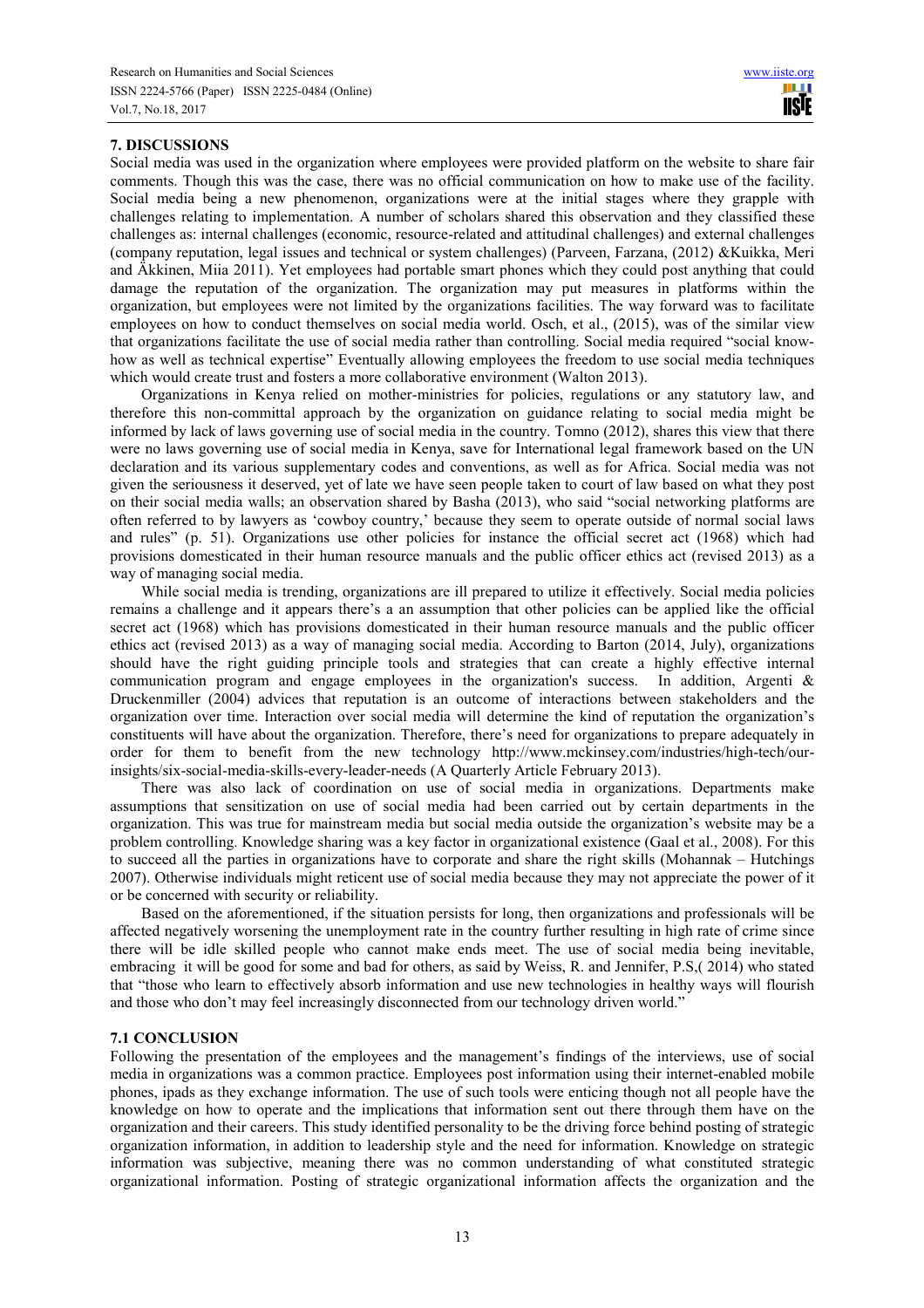employee(s) concerned according to this study, yet social media policies were unavailable, save for mainstream media.

# **7.2 RECOMMENDATIONS**

The need for information flow was a concern to the employees in the organization that the management may ensure employees get information on time to avoid anxiety which could be expressed in the form of grapevine and strategic information be defined clearly to every employee and be informed about the consequence of sharing such information. The management may create some forum where employees air their views without fear. Organizations may also come up with social media regulations and communicate to the employees in order to leverage on the new media.

# **References**

Adil El Youssefi (2015, 29 July).http://www.socialbakers.com/resources/client-stories/

- Allison Walton, (March 8<sup>th</sup>, 2013). Tackling social Media Challenges. Retrieved from http://www.insidecounsel.com/2013/03/08/tackling-social-media-chal…)
- André-Michel Essoungou ( 2010). http://www.un.org/africanrenewal/taxonomy/term/5
- Argenti, P.A. (2013). *Corporate Communication* (6<sup>th</sup>edn). New York. McGraw Hill.
- Barton, P. (2014, July). Maximizing Internal Communication. www.amazon.com
- Briones, R.L., Kuch, B., Fisher Liu, B., &Jin, Y. (2011). Keeping up with the digital age:
- How the American Red Cross uses social media to build relationships. *Public Relations Review 37, pp.37-43.*
- Creswell, W. (2009). *Research Design: Qualitative, Quantitative and Mixed Methods Approaches.* 3<sup>rd</sup>ed. New Delhi. SAGE Publication.
- Curtis, L., Edwards, C., Fraser, K.L., Gudelsky, S., Holmquist, J., Thornton, K., &Sweetser, K.D. (2010). Adoption of social media for public relations by nonprofit organizations. *Public Relations Review 36, pp.90-92.*
- Distaso, M.W., McCorkindale, T., & Wright, D.K. (2011). How public relations executives perceive and measure social media in their organizations. *Public Relations Review 37, pp. 325-328*.
- Dominick, J.R. (2013). *The Dynamics of Mass Communication* (12<sup>th</sup>edn.). New York. McGraw
- Eyrich, N., Padman, M.L., &Sweetser, K.D. (2008). PR practitioners' use of social media tools and communication technology. *Public Relations Review 34, 412*
- Freberget, K., Graham, K., McGaughey, K., &Freberg, L.A. (2011). Who are the social media influencers? A study of public perceptions of personality. *Public Relations Review 37, pp. 90-92.*
- Fowler (2003, Feb.28). Information Classification .retrived from http://www.opengroup.org/jericho/COA\_info...tionclassification\_v1.0.pd).
- Gillham, B. (2000). *Case Study Research Methods.* London. Paston Press Ltd.
- Given,M.L.(2008). *The Sage Encyclopedia of Qualitative Research Methods:Vol.1 &2*. United Kingdom. Sage Publications.
- Graham,W.M 100 North University Drive, Edmond, OK 73034, USA. Email: missywgraham@yahoo.com (2014). Government communication in the digital age: Social media's effect on local government public relations
- Gaal et al., (2015). The Power of Social Media in Fostering Knowledge Sharing: *Proceedings of the European Conference on Intellectual Capital; 2015, p114-121, 8p*
- Halloran, M. and Thies, C. (2012). Creating Rapport Online, in The Social Media Handbook for Financial Advisors: How to Use LinkedIn, Facebook, and Twitter to Build and Grow Your Business, John Wiley & Sons, Inc., Hoboken, NJ, USA. doi: 10.1002/9781118531792.ch2
- Hill. Diga, M., & Kelleher, T. (2009). Social media use, perceptions of decision-making power, and public relations roles. *Public Relations Review 35, pp. 440-442.*
- http://thefederalist.com
- http://www.hapakenya.com/2014/10/13/number-of-social-media-users-in-kenya/
- http:// through www.mckinsey.com/industries/high-tech/our-insights/six-social-media-skillsevery-leader-needs (A Quarterly Article February 2013).
- http://www.rashaproctor.com/2011/03/social-media-impact-on-organizations-structure-
- http://www.standardmedia.co.ke/article/2000168474/terrorist-groups-recruiting-kenyan-youth- social-media/
- http://www.opengroup.org/jericho/COA\_info...tionclassification\_v1.0.pd

http://twitter.com/armano

- Jwan, O andOng'ondo, O (2011). *Qualitative Research: An Introduction to Principles and Techniques.* Eldoret. Moi University Press.
- Kinyamu, M. (2012, 6<sup>th</sup> Dec, 2012). 8 reasons why companies in Kenya need a Social Media Manager. http://cio.co.ke/blog/8-reasons-why-companies-in-kenya-need-a-social-media-manager